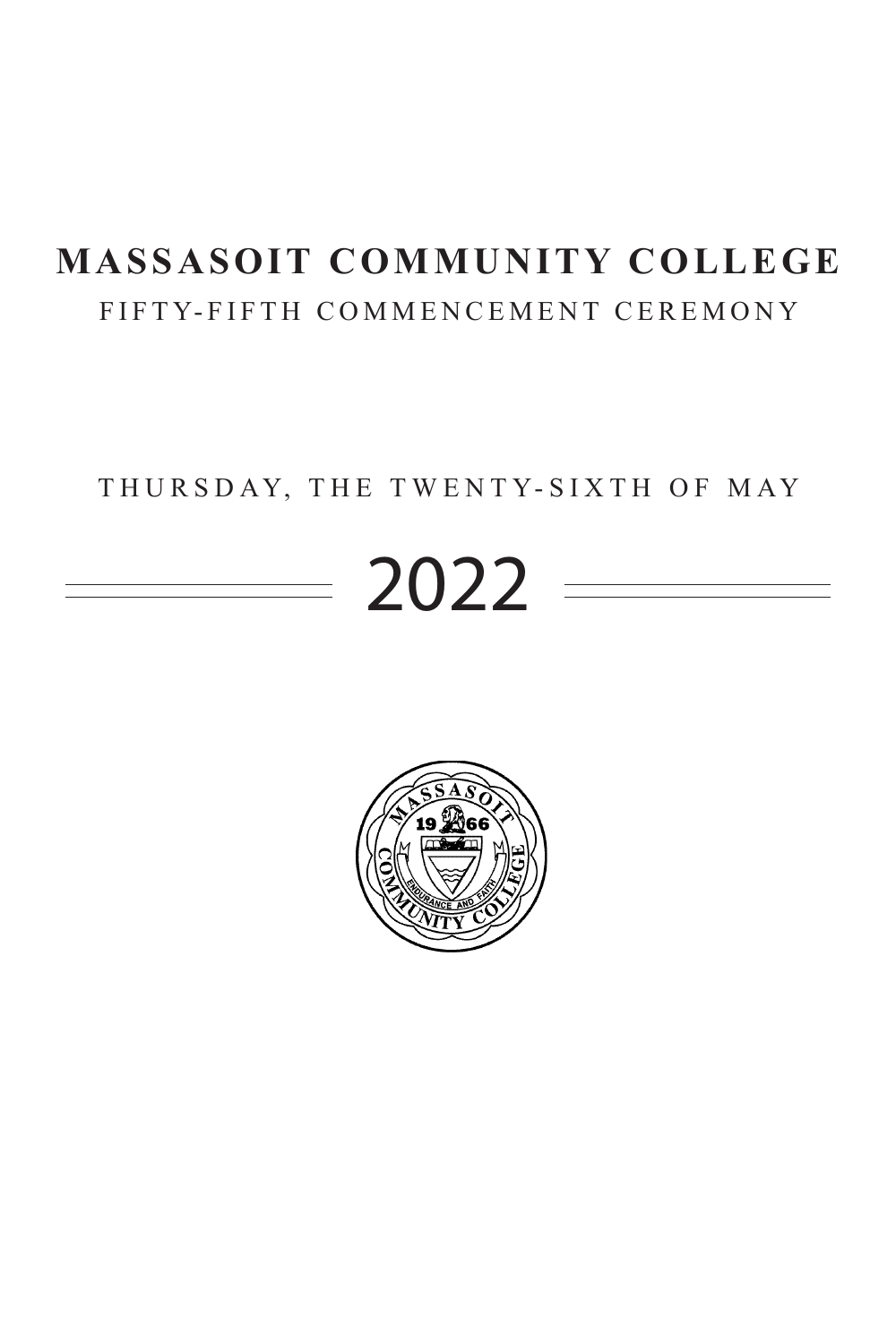## **"America the Beautiful"**

Katharine Lee Bates, Samuel A. Ward

O beautiful for spacious skies, For amber waves of grain, For purple mountain majesties Above the fruited plain! America! America! God shed His grace on thee And crown they good with brotherhood From sea to shining sea!

## **Order of Procession**

| Vice Provost of Student Affairs<br>Grand Marshal         |
|----------------------------------------------------------|
| Lisa Coole<br><i>Marshals</i>                            |
| Grand Marshal                                            |
| Provost and Vice President of Academic & Student Affairs |

*Massasoit's Commencement Ceremony will be photographed and video recorded. Images captured during the event may be used for College marketing and promotional purposes.*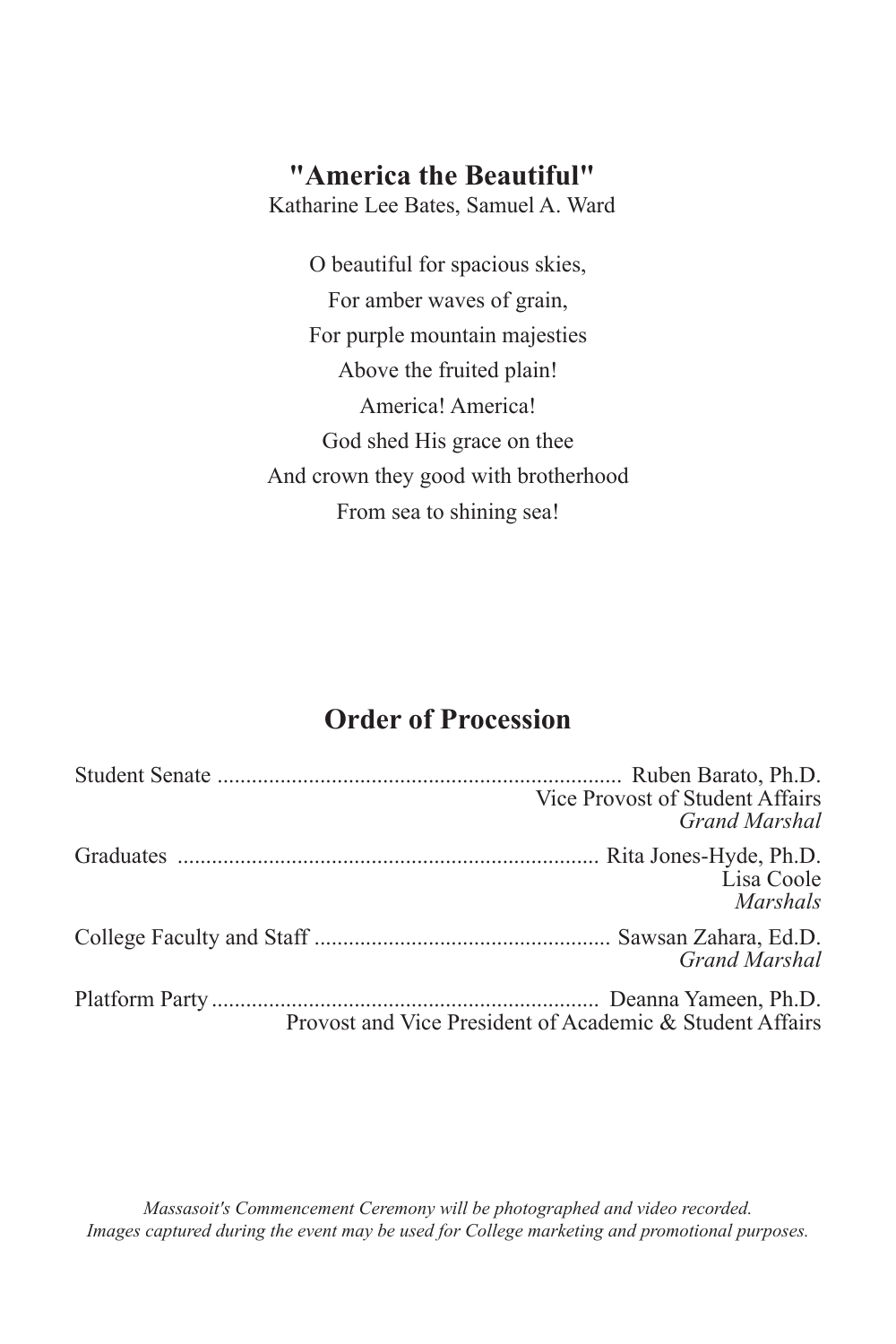# **Order of Exercises**

|                                                                      | <b>Edward Elgar</b>                                                                          |
|----------------------------------------------------------------------|----------------------------------------------------------------------------------------------|
|                                                                      | Provost and Vice President of Academic & Student Affairs                                     |
|                                                                      |                                                                                              |
|                                                                      |                                                                                              |
|                                                                      | President of the College                                                                     |
| Greetings from the Board of Higher Education  Clantha McCurdy, Ph.D. | Senior Deputy Commissioner, Access & Student Financial Assistance                            |
|                                                                      | Chair of the Board                                                                           |
|                                                                      |                                                                                              |
|                                                                      | Professor, Business & Technology                                                             |
| <b>Marvelous Marvin Hagler</b><br>Accepted by Mae Lang, mother       |                                                                                              |
|                                                                      |                                                                                              |
|                                                                      |                                                                                              |
|                                                                      |                                                                                              |
|                                                                      |                                                                                              |
|                                                                      | Vice Provost for Academic Affairs<br>Sonia Schonning<br>Professor, Early Childhood Education |
|                                                                      |                                                                                              |
|                                                                      | Giuseppe Verdiale                                                                            |

*Guests are requested to remain at their seats during the recessional of the platform party, faculty, staff, and graduates.*

*\* The audience is requested to stand.*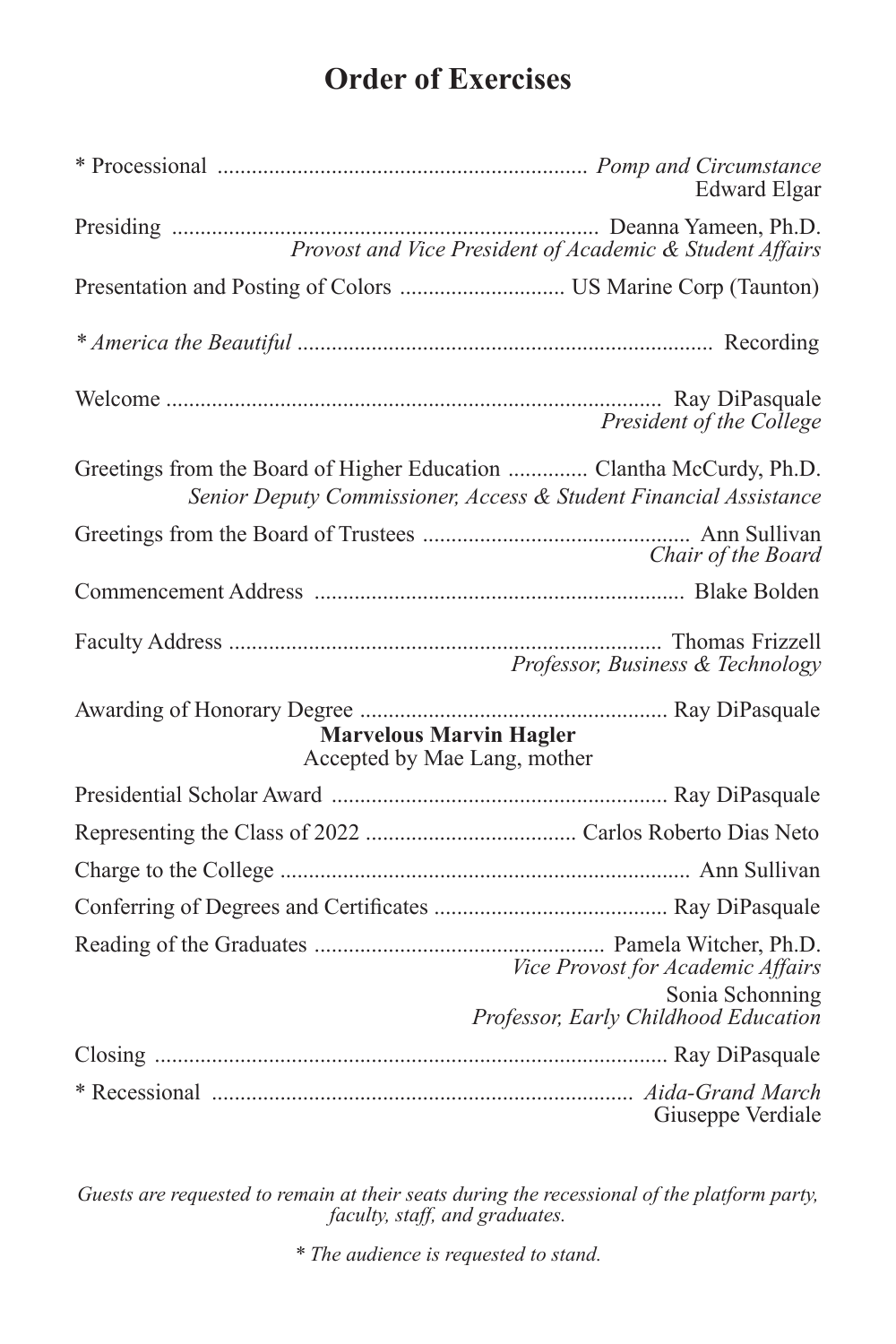#### **Massachusetts Board of Higher Education**

Chris Gabrieli, Chairman Sheila M. Harrity, Ed.D., Vice Chair Mary Burns Ann Christensen Veronica Conforme Alex Cortez Patty Eppinger Paul Mattera, J.D. Judy Pagliuca James Peyser, *Ex Officio* Paul F. Toner, J.D. Bill Walczak Cameron Costa, Student Member

#### **Massasoit Community College Board of Trustees**

Ann M. Sullivan, Chair *Dedham, Massachusetts*

Thomas E. Carroll, Jr., Vice Chair *Hanover, Massachusetts*

> Bonnie Blackler *Brockton, Massachusetts*

Eshita Chakrabarti *Canton, Massachusetts*

Laura Lawson *Marshfield, Massachusetts*

Steven Murphy *Centerville, Massachusetts* 

Eval Silvera *Brockton, Massachusetts*

Brandon Spitz, Student Trustee *Walpole, Massachusetts*

> Kate Welch *Easton, Massachusetts*

#### **Massasoit Community College Foundation, Inc.**

Richard Frye, President Robert Terravecchia, Jr., Vice President Lisa Rheault-Sliney, Treasurer Eval Silvera, Secretary *Board of Trustees Representative*

Thomas Carroll, Jr. *Board of Trustees Representative* Mark Coletta Azeddine Fadli Bruce Hughes Frank Lane Robert MacIntosh Rita Mendes, Esq.

William Mitchell *Interim Executive Director* Angela Nuss Jimmy Pereira Edward F. Perry, Jr. Patrick Powers Simone Santiago Charles H. Tartaglia Ray DiPasquale, *Ex Officio*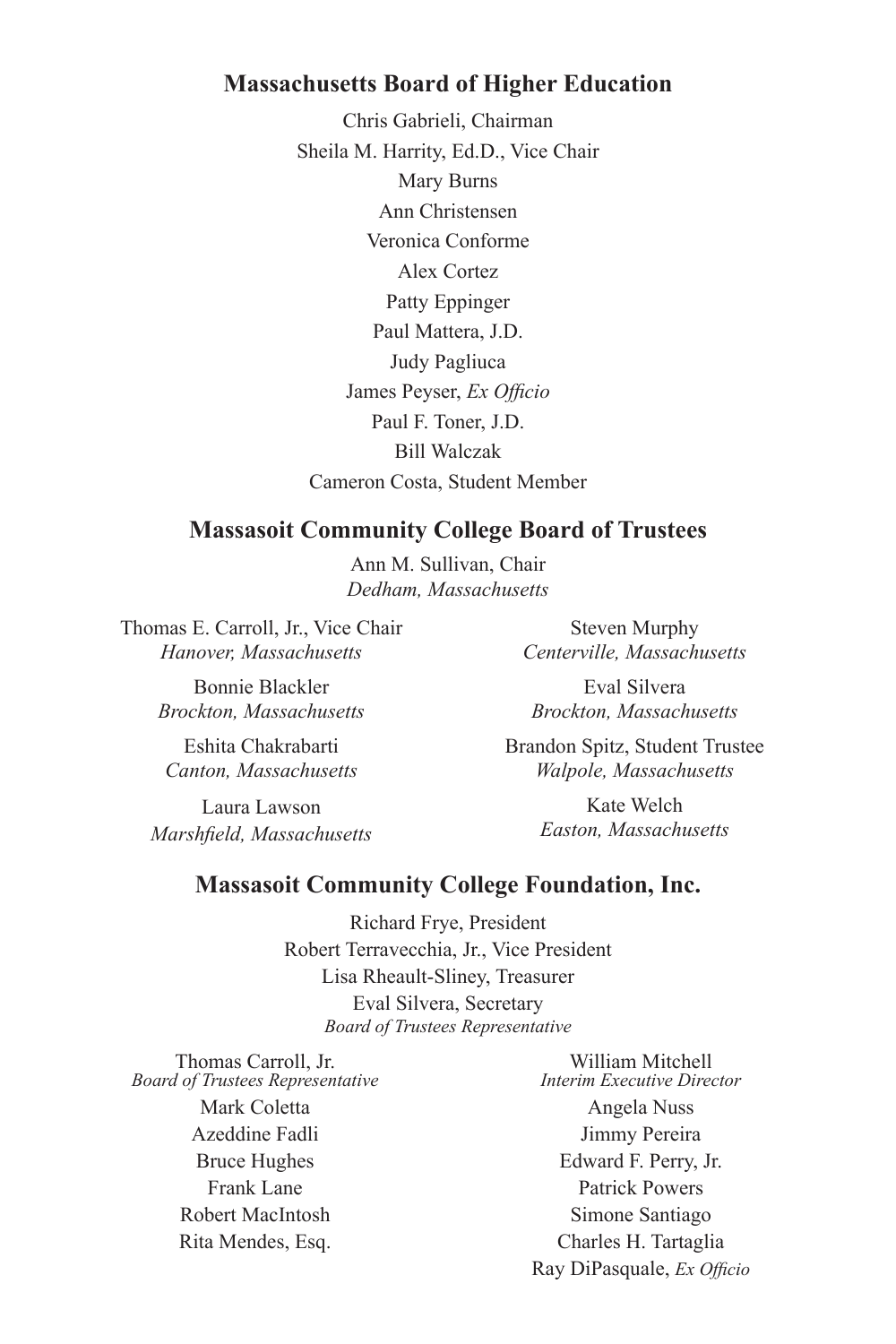#### **Massasoit Community College President's Cabinet**

Ruben Barato, Ph.D. *Vice Provost, Student Affairs*

Lydia Camara, Ed.D. *Chief of Staff & Associate Vice President for Strategy, Planning & Innovation*

> Christopher Cummings *Chief of Police*

Margaret Gazzara Hess *Vice President of Human Resources*

William Mitchell *Vice President of Administration & Chief Financial Officer*

> Pamela Witcher, Ph.D. *Vice Provost, Academic Affairs*

Deanna Yameen, Ph.D. *Provost, Academic & Student Affairs*

## **Honorary Degree**

Marvelous Marvin Hagler, original name Marvin Nathaniel Hagler, (born May 23, 1954, Newark, New Jersey, — died March 13, 2021, Bartlett, New Hampshire), American boxer, a durable middleweight champion, was one of the greatest fighters of the 1970s and 80s.

Hagler began his boxing career in Brockton, Massachusetts, winning 57 amateur fights and the 1973 Amateur Athletic Union middleweight title before turning professional. He won his first 26 professional bouts, which included 19 knockouts, but his streak was broken in late 1974 when he fought Sugar Ray Seales to a draw. After losing two matches in 1976 to middleweights Bobby Watts and Willie Monroe, Hagler remained unbeaten for another decade.

A powerful left-hander, Hagler stood 5 feet 9 inches (1.75 metres) tall and weighed 160 pounds (72.6 kg). In his first title fight, in 1979, he boxed world middleweight champion Vito Antuofermo to a 15-round draw.

52 of Hagler's 62 career wins were by knockout; he had three losses and two draws. He was inducted into the International Boxing Hall of Fame in 1993.

Marvelous Marvin Hagler served on the Massasoit Board of Trustees from 1986 to 1991 and was an avid supporter of Massasoit students through his scholarship fund, which was established in 1996.

In 2016, during a small ceremony where Hagler personally awarded the scholarship to two Massasoit students, he remarked, "All I can do is give you a helping hand, then it's up to you to make this happen. Education opens doors and opportunity is waiting for you. Dreams will come true if you believe in yourself. Never give up!"

In 2022, the inaugural Massasoit Community College Education Champion Award was bestowed posthumously to Mr. Hagler in recognition of his commitment to education and philanthropic support of Massasoit students. Mae Lang, mother of the late Marvelous Marvin Hagler, will accept the honorary degree in recognition of Mr. Hagler.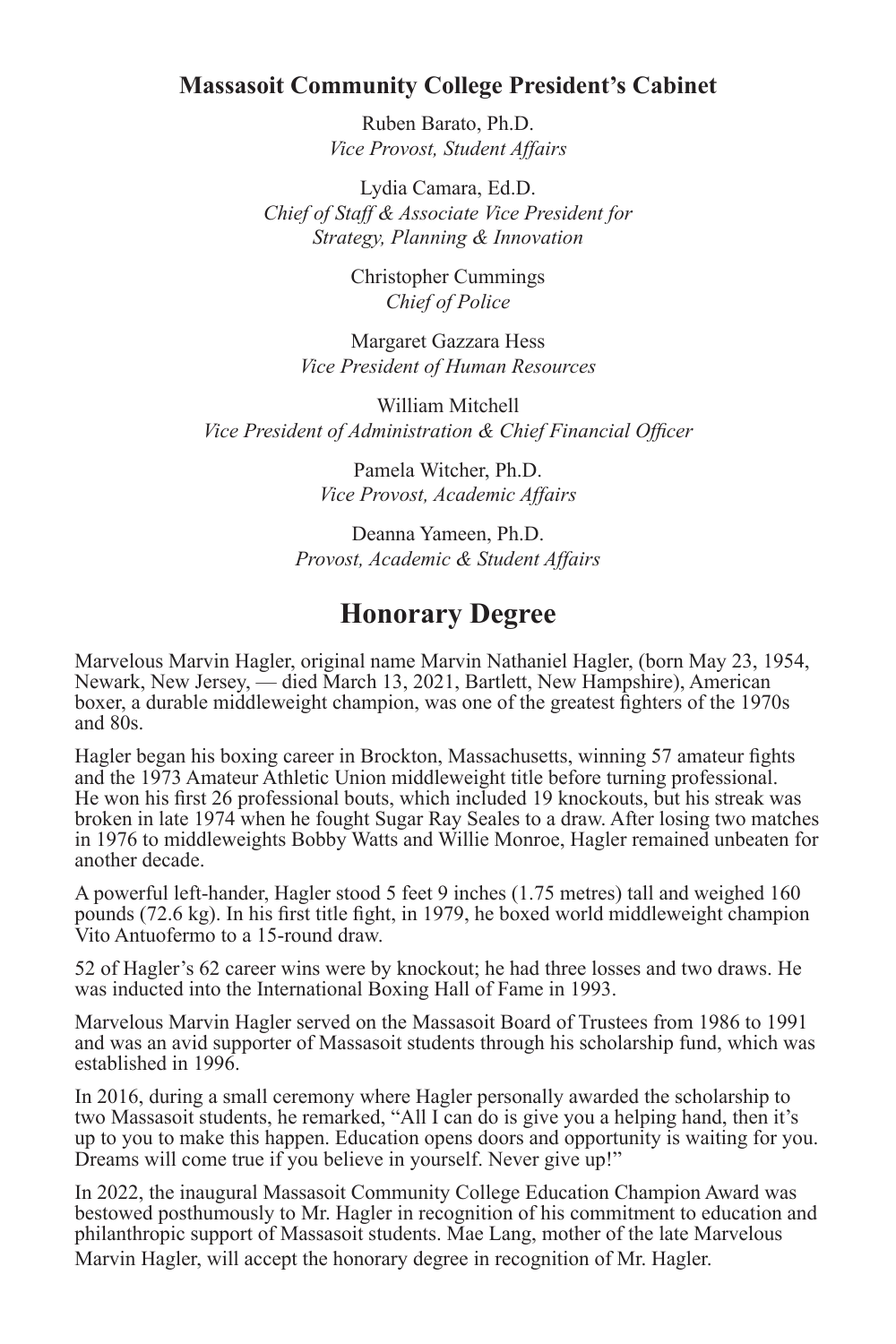## **Commencement Speakers**

#### **Blake Bolden**

#### *Keynote Speaker*

Blake Bolden has been breaking barriers throughout her career on and off the ice. Bolden made history as she became the first ever African-American player taken in the first round of the Canadian Women's Hockey League draft in 2013 and two years later became a CWHL Champion as she hoisted the Clarkson Cup. When the National Women's Hockey League was established in 2015, Bolden signed with the Boston Pride and became the first African-American player to compete in the league. She helped the team win the inaugural Isobel Cup and was also selected as an NWHL All-Star. In February 2020, the Los Angeles Kings hired her as a pro scout, which made Bolden the first black female scout in NHL history. Blake's role with the Kings expanded when she was later named the team's growth and inclusion specialist. Blake became a part of ESPN's NHL coverage team as a reporter in 2021.

#### **Clantha McCurdy, Ph.D.**

#### **Senior Deputy Commissioner, Access & Student Financial Assistance**

*Representative of the Board of Higher Education*

Dr. McCurdy oversees the Commonwealth's Office of Student Financial Assistance. She is responsible for managing the state's annual budget for scholarships, grants, loans, and tuition waivers and advises the Board of Higher Education on statewide financial aid policy and related student services initiatives. She also has chief responsibility for other statewide initiatives, including GEAR UP, the public higher education Student Advisory Council, and the Police Career Incentive Pay Program.

#### **Thomas Frizzell**

#### **Professor, Business & Technology**

#### *Faculty Speaker*

Professor Tom Frizzell has been teaching for 50 years, and it is obvious that he still loves it. He taught in Brockton Public Schools for seven years, and we are incredibly fortunate that he is still teaching here at Massasoit after 43 years. A member of the Business Department, Tom teaches marketing, advertising, retailing and sales. Many people on campus know him as Coach Frizzell, as he coached the baseball team at Massasoit for 28 years. During that time, Massasoit won a National Championship in 1993, and Coach Frizzell was inducted into the National Junior College Athletic Association Hall of Fame in 2011. His spouse, Christina, taught at Massasoit for more than 25 years. They have three children, Jennifer, Deborah, and Thomas, Jr., and seven grandchildren.

#### **Carlos Roberto Dias Neto**

#### *Student Speaker*

Carlos participated in several extra-curricular activities at Massasoit. He played on the Varsity Soccer Team as the starting goalkeeper. He served as a Peer Leader at the Unity Center, a Peer Tutor at the ARC (Writing Center), Presidential Student Ambassador, and Campus Tour Guide. He was also a member of the International Touch Club. As a Peer Leader, Carlos has been able to participate in multiple events that happened on campus in the past semesters. He was responsible for organizing and doing research for many of those events that the center organized. He was a speaker at the Black History and Women's History Month events. Carlos has exemplified student leadership in the classroom and on the soccer field.